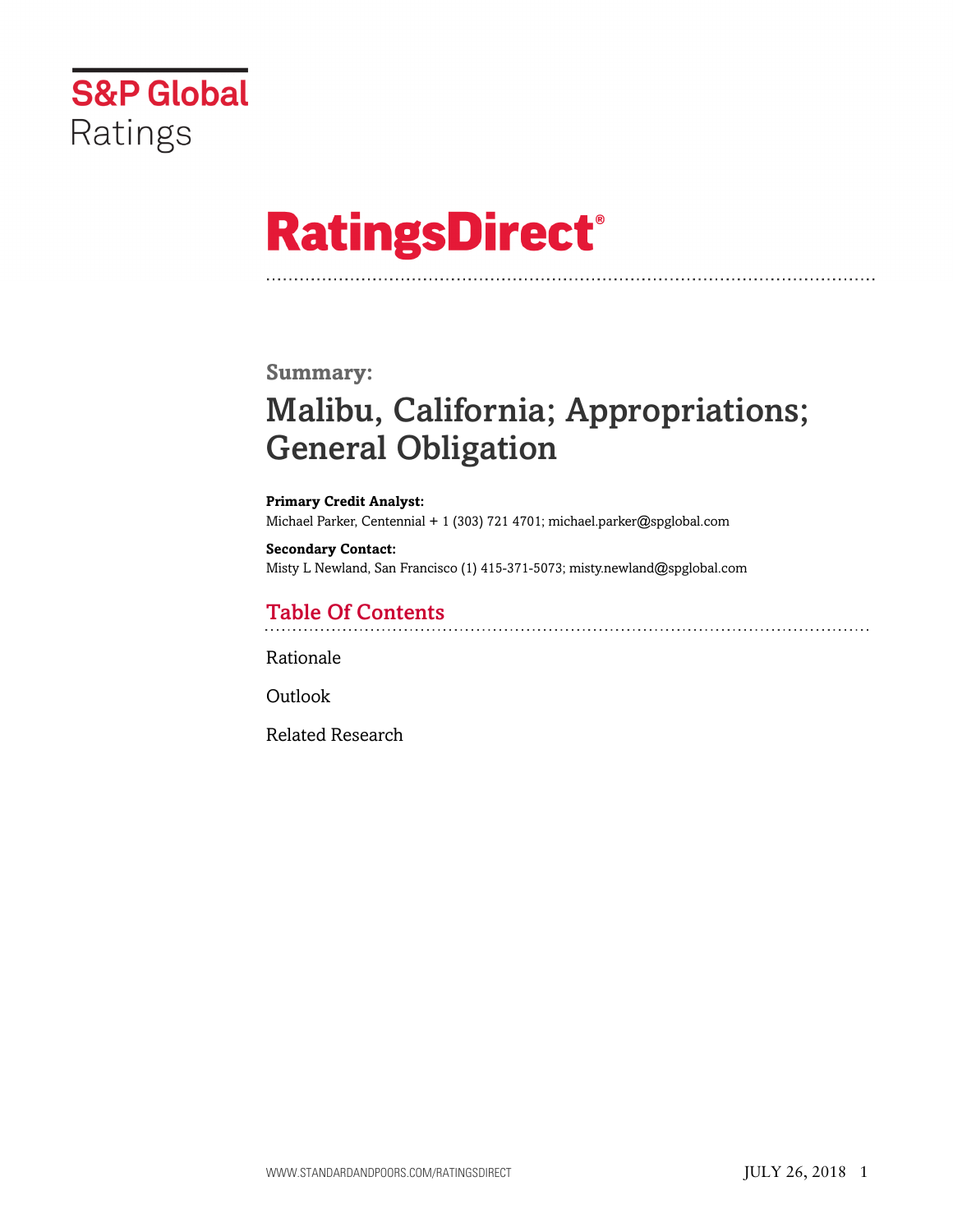### **Summary:**

# Malibu, California; Appropriations; General **Obligation**

| <b>Credit Profile</b>                                      |            |            |  |  |
|------------------------------------------------------------|------------|------------|--|--|
| US\$23.27 mil cert of parts 2018A ser 2018A due 11/01/2048 |            |            |  |  |
| Long Term Rating                                           | AA+/Stable | <b>New</b> |  |  |
| Malibu ICR                                                 |            |            |  |  |
| Long Term Rating                                           | AAA/Stable | Affirmed   |  |  |
| Malibu APPROP                                              |            |            |  |  |
| Long Term Rating                                           | AA+/Stable | Affirmed   |  |  |

# <span id="page-1-0"></span>Rationale

S&P Global Ratings assigned its 'AA+' long-term rating to the City of Malibu, Calif.'s series 2018A certificates of participation (COPs). At the same time, S&P Global Ratings affirmed its 'AA+' long-term rating on the city's COPs outstanding and its 'AAA' issuer credit rating (ICR) on the city. The outlook is stable.

#### Security and purpose

The COPs represent interests in lease payments made by the city, as lessee, to the Malibu Public Financing Corp., as lessor. In addition, the city covenants to budget and appropriate lease payments during the life of the COPs. Late appropriation risk is mitigated by debt service payments on May 1 and Nov. 1, and lease payments due 15 days prior. The city may abate lease payments in the event of damage to or loss of use of the project, which we believe is mitigated by lease provisions to purchase two full years of rental interruption insurance to mitigate the risk of abatement. In addition, we evaluated the seismic risk of the leased asset pursuant to our criteria and estimated it does not have a greater than 5% probability of incurring 25% damage during the life of the COPs. The COPs do not have a debt service reserve. Proceeds of the 2018A COPs will be used to acquire three parcels of land within the city and to pay the costs of issuance.

#### Credit fundamentals

Malibu is eligible to be rated above the sovereign because we believe the city can maintain better credit characteristics than the U.S. in a stress scenario. Under our criteria "Ratings Above The Sovereign: Corporate And Government Ratings--Methodology And Assumptions," published Nov. 19, 2013, U.S. local governments are considered to have moderate sensitivity to country risk. The city's locally derived revenues are the source of security for the COPs, and the institutional framework in the U.S. is predictable with significant U.S. local government autonomy. In a potential sovereign default scenario, U.S. local governments would maintain financial flexibility through their ability to continue collecting locally derived revenues and their independent treasury management.

The 'AAA' ICR reflects our opinion of the following credit factors: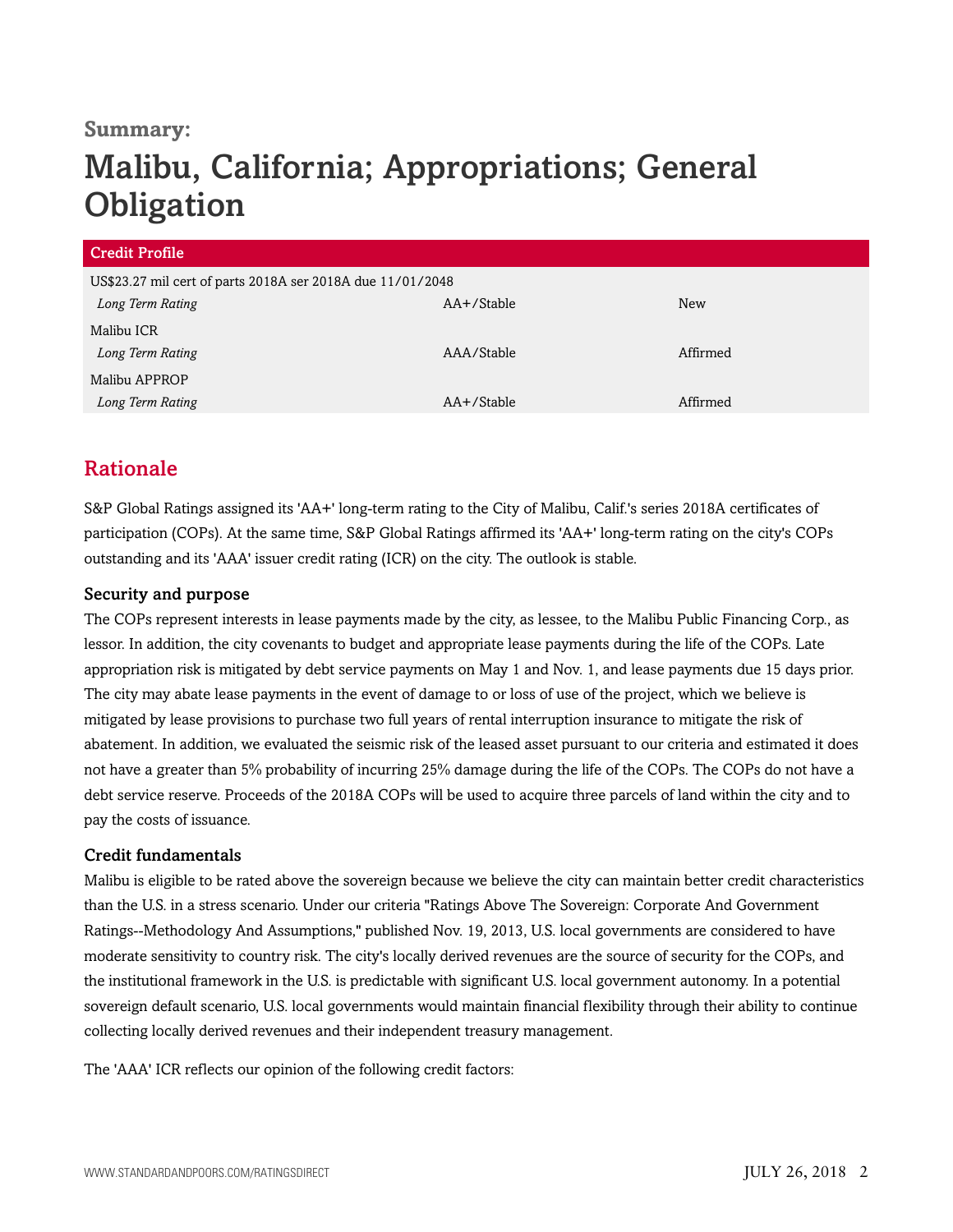- Very strong economy, with access to a broad and diverse metropolitan statistical area (MSA);
- Strong management, with good financial policies and practices under our Financial Management Assessment (FMA) methodology;
- Very strong budgetary performance, with operating surpluses in the general fund and at the total governmental fund level in fiscal 2017;
- Very strong budgetary flexibility, with an available fund balance in fiscal 2017 of 116% of operating expenditures;
- Very strong liquidity, with total government available cash at 119.4% of total governmental fund expenditures and 10.8x governmental debt service, and access to external liquidity we consider strong;
- Adequate debt and contingent liability profile, with debt service carrying charges at 11.1% of expenditures and net direct debt that is 75.4% of total governmental fund revenue, as well as low overall net debt at less than 3% of market value; and
- Adequate institutional framework score.

#### Very strong economy

We consider Malibu's economy very strong. The city, with an estimated population of 12,939, is located in Los Angeles County in the Los Angeles-Long Beach-Anaheim, Calif., MSA, which we consider to be broad and diverse. The city has a projected per capita effective buying income of 241% of the national level, which we view as extremely high and a positive credit factor, and per capita market value of \$1.2 million. Overall, the city's market value grew by 6.4% over the past year to \$15.8 billion in 2018. The county unemployment rate was 4.7% in 2017.

Malibu, which has a population of 12,939, stretches along 21 miles of the Pacific Coast in the South Bay region of Los Angeles County and encompasses 20 square miles. Major thoroughfare through the city is the Pacific Coast Highway, which is owned by the state, and the local beaches are owned and operated by the county. The coastal cities of Los Angeles County, including Malibu, are fully integrated into the broader Los Angeles economic base. Los Angeles County is the largest county in the nation, by population. Meanwhile, population, income, and consumer spending continue to rise, while the county's unemployment rate has flattened out at just 4.7% after falling from a peak above 10.0% in fiscal 2012. The city is located just 25 miles west of downtown Los Angeles, and residents can commute to the city via Highway 10. Because the city is predominantly residential, most residents find employment opportunities outside the city. However, due to its 21 miles of beaches, the area receives a significant amount of tourists each year. The city's assessed value (AV) totaled about \$15.8 billion for fiscal 2018, an increase of 6.4% from fiscal 2017. We consider the city's tax base very diverse, with the leading 10 taxpayers accounting for 5.6% of total AV.

#### Strong management

We view the city's management as strong, with good financial policies and practices under our FMA methodology, indicating financial practices exist in most areas, but that governance officials might not formalize or monitor all of them on a regular basis.

Highlights of the city's approach to financial management include:

- A budget formation process that incorporates historical revenue and expenditure trends;
- An annual budget process with formal quarterly monitoring by city council of budget-to-actuals;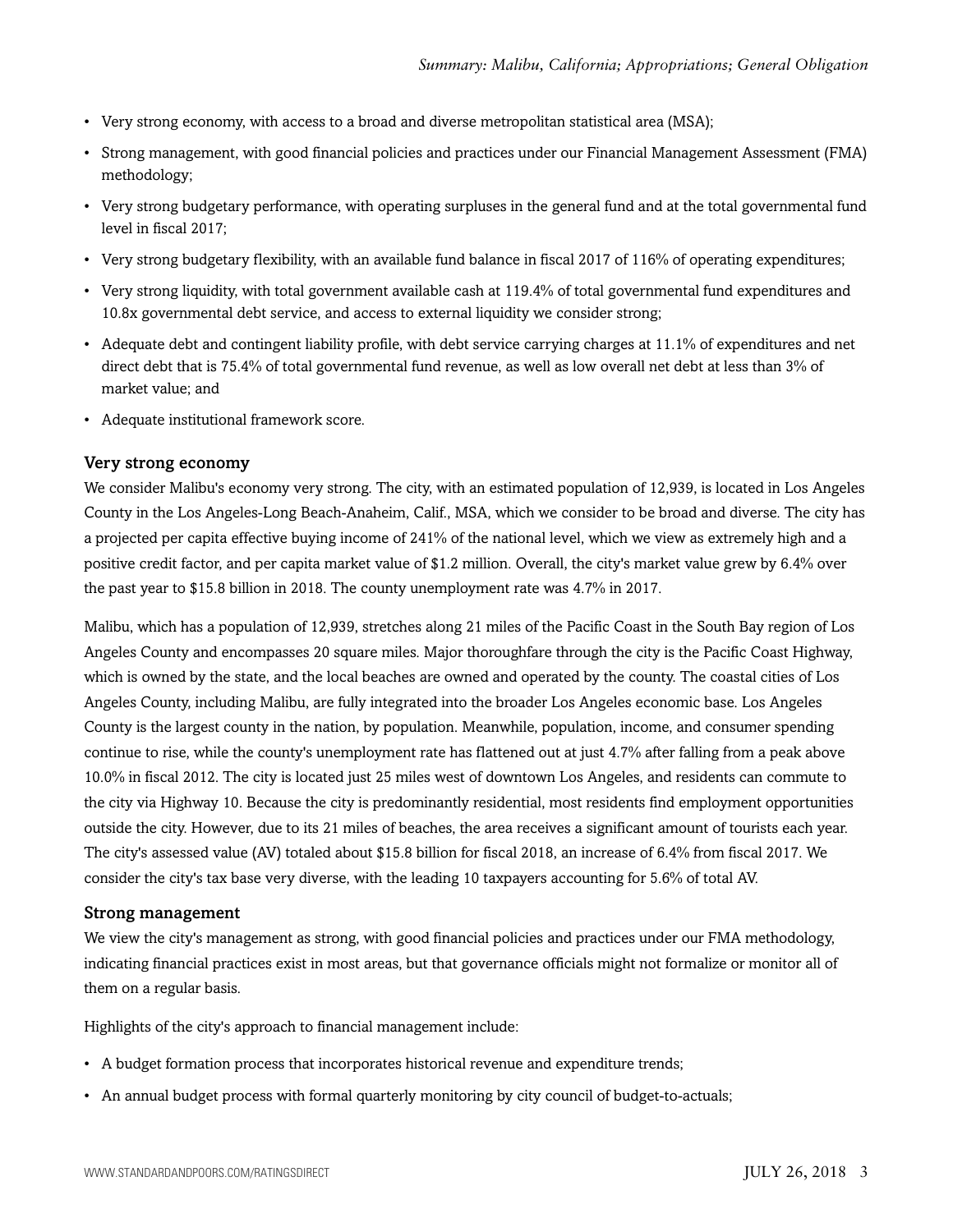- A lack of a formal financial forecast beyond the budgeted year;
- An annually updated five-year capital improvement plan that identifies cost estimates and sources of funding;
- A formal investment policy that details permitted instruments and portfolio objectives and includes monitoring requirements with quarterly presentation to council;
- A formal debt policy that includes certain restrictions on debt capacity; and
- A minimum reserve and fund balance policy of 50% of general fund revenue, based on cash flow considerations of natural disaster costs.

#### Very strong budgetary performance

Malibu's budgetary performance is very strong in our opinion. The city had operating surpluses of 11.5% of expenditures in the general fund and of 11.3% across all governmental funds in fiscal 2017. General fund operating results of the city have been stable over the last three years, with a result of 11.2% in 2016 and a result of 10.2% in 2015.

We have adjusted general fund revenues and expenditures upward to account for recurring transfers that we believe function like ongoing general fund activity. In addition, we have adjusted the county's general fund and total governmental fund expenditures to reflect some one-time capital costs associated with the acquisition of the Trancas Field property in 2017. The city's finances have remained very strong in recent years, evidenced by general fund surpluses in five consecutive audited years. Property taxes, local sales and use taxes, transient occupancy taxes (TOT), and to a lesser extent, charges for services account for most of the city's general fund revenue. The city's recent positive operational results are largely due to continued growth in several tax categories, especially TOT taxes, as new motels and short-term rentals of private homes within the city have grown. The city's general fund expenditures have increased steadily over the last several years, rising by roughly 6.7% annually since 2014, largely attributed to increases from general government and public safety (contracts with the county for police, fire, and lifeguard services).

Based on unaudited actuals for fiscal 2018, the city expects to close out the year with a surplus of \$3.1 million, or 10.6% of operating expenditures. According to officials, the city made a conscious effort to keep expenditures low and budget for limited revenue growth in order to build up fund balances. Moreover, the city intends to spend some of the savings to help pay for the land acquisition. According to management, the city will put \$13 million of unrestricted reserves towards the purchase in 2019. Excluding the one-time acquisition expense, the city expects to end close out fiscal 2019 balanced.

#### Very strong budgetary flexibility

Malibu's budgetary flexibility is very strong, in our view, with an available fund balance in fiscal 2017 of 116% of operating expenditures, or \$32.8 million. We expect the available fund balance to remain above 30% of expenditures for the current and next fiscal years, which we view as a positive credit factor.

Our calculation of available fund balance combines assigned, unassigned, and some committed portions of the general fund balance as a percentage of general fund expenditures. The city has held reserves above 75% of expenditures for the last several years, and the city's estimated available reserves for fiscal 2018 total \$36.1 million, or 123% of estimated expenditures. In anticipation of the one-time spending associated with the land acquisition, we estimate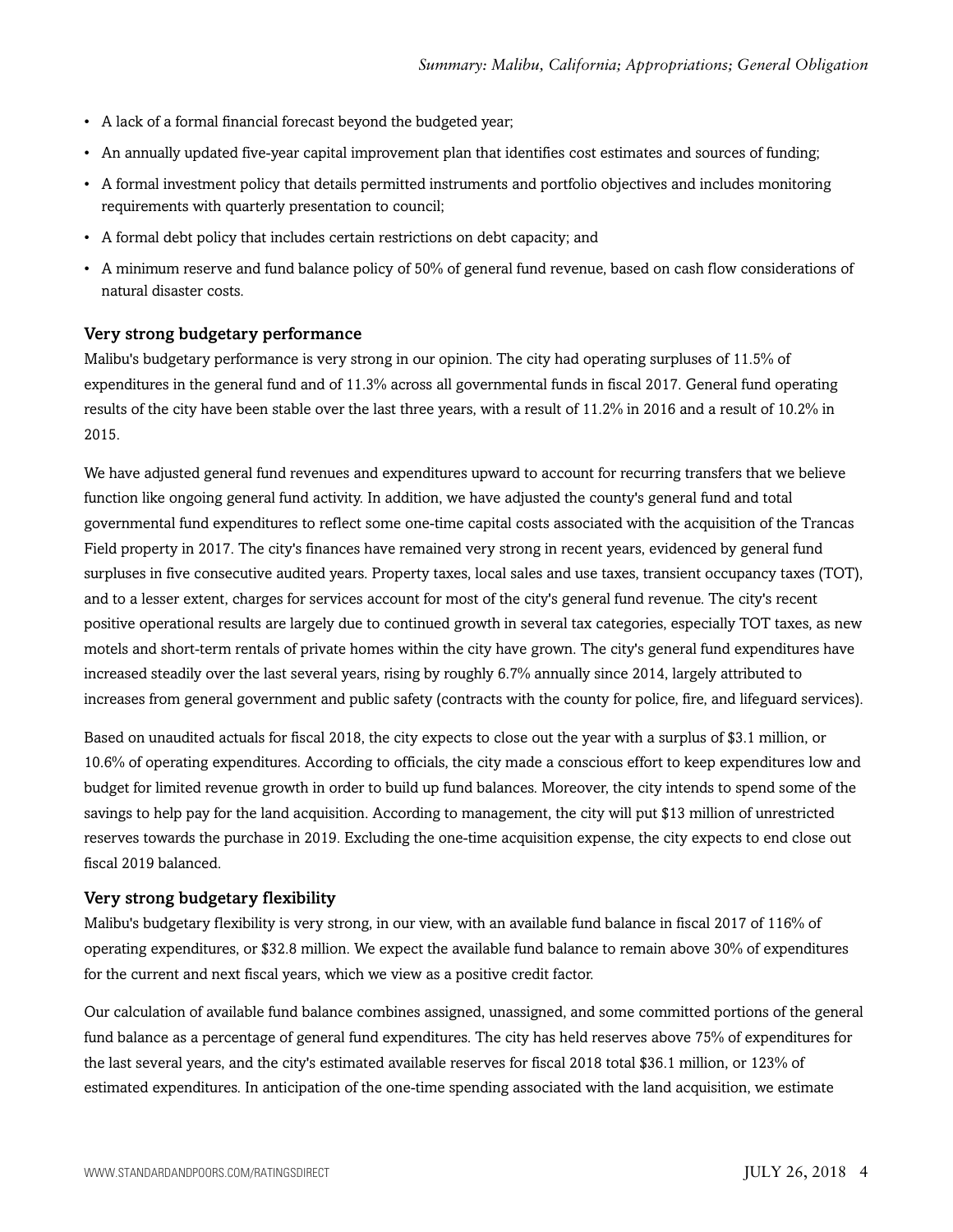reserves could fall below 75% in fiscal 2019. Despite this, we believe fund balances will remain very strong, given the council-approved reserve policy of maintaining general fund reserves of at least 50% of general fund revenue. We understand that the city has some available fund balances through a commercial real estate fund, which is used for collecting rental income and providing corresponding property expenses of three local commercial properties, although it is not considered in our calculations.

#### Very strong liquidity

In our opinion, Malibu's liquidity is very strong, with total government available cash at 119.4% of total governmental fund expenditures and 10.8x governmental debt service in 2017. In our view, the city has strong access to external liquidity if necessary.

In our view, the city has strong access to external liquidity, as the city has demonstrated an ability to access capital markets. We do not consider the city's investments aggressive, as it invests primarily in the California Local Agency Investment Fund. We believe the city's investment policy restricts its ability to maintain an aggressive investment portfolio, and we have not identified any contingent risks that would jeopardize the city's liquidity. We do not expect the city's liquidity position to deteriorate over the medium term.

#### Adequate debt and contingent liability profile

In our view, Malibu's debt and contingent liability profile is adequate. Total governmental fund debt service is 11.1% of total governmental fund expenditures, and net direct debt is 75.4% of total governmental fund revenue. Overall net debt is low at 2.2% of market value, which is in our view a positive credit factor.

The city has issued appropriation-backed debt regularly in the past 10 years. Management has confirmed that the city has no alternative financing obligations. We consider amortization slow, with officials planning to retire approximately 26% of principal for all debt during the next 10 years. According to management, the city has no authorized but unissued debt outstanding, nor does it anticipate issuing additional long-term debt in the medium term.

Malibu's combined required pension and actual other postemployment benefit (OPEB) contributions totaled 3.9% of total governmental fund expenditures in 2017. Of that amount, 2.2% represented required contributions to pension obligations, and 1.7% represented OPEB payments. The city made its full annual required pension contribution in 2017.

The city participates in defined-benefit pension plans managed by the Public Employees' Retirement System (CalPERS) and it made its full annual required pension contribution in 2017. Using reporting standards in accordance with Governmental Accounting Standard Board (GASB) Statement No. 67 and 68, the city's net pension liability as of June 30, 2017, was \$4.6 million. As of the same date, CalPERS maintained a funded level of 74.1%, using its fiduciary net position as a percentage of the total pension liability. We understand that the city is considering establishing an irrevocable pension trust in the next several years, in anticipation of contribution rates increasing. The city has a policy of contributing 100% of its annual required OPEB contribution.

#### Adequate institutional framework

The institutional framework score for California municipalities not required to submit a federal single audit is adequate.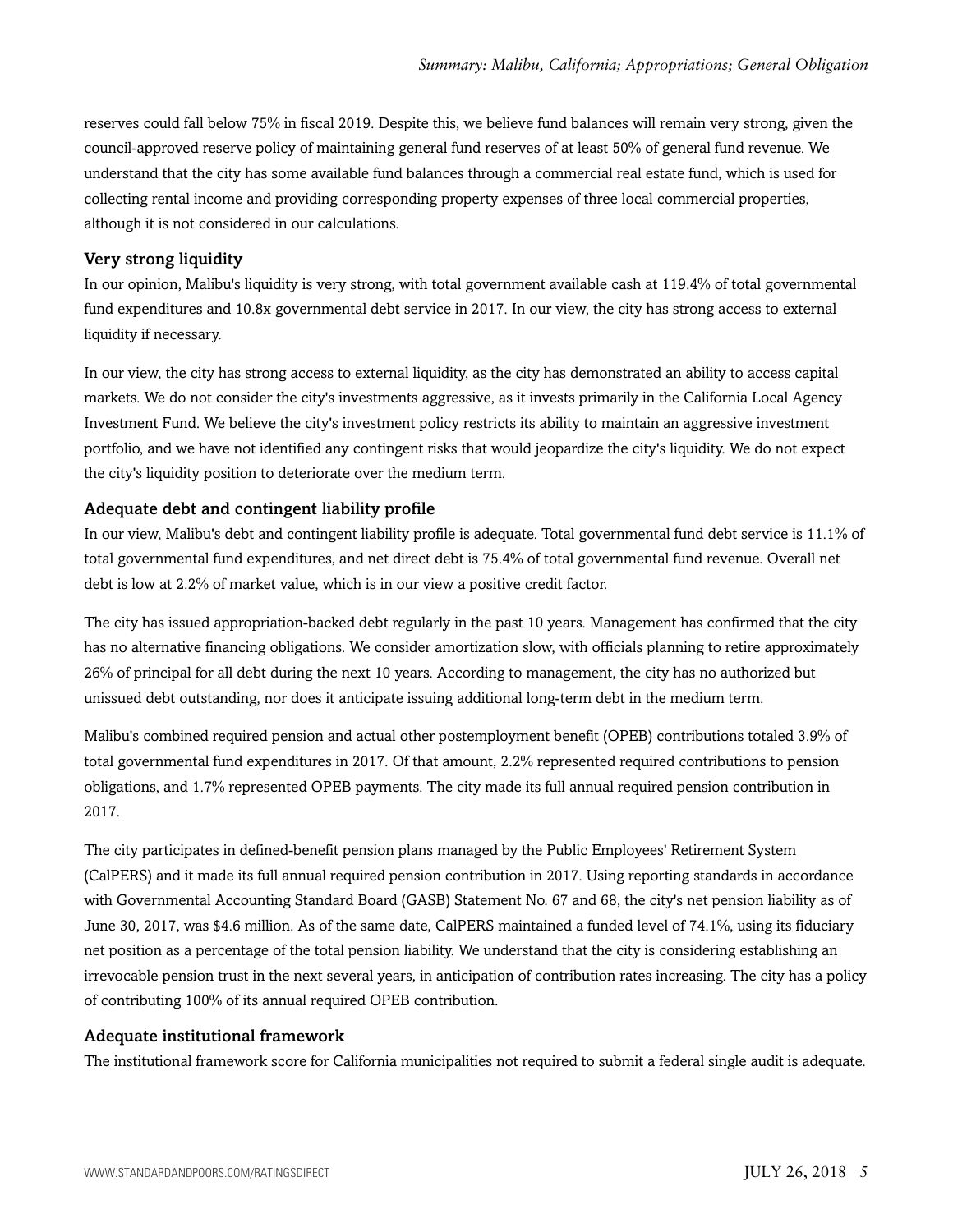# <span id="page-5-0"></span>**Outlook**

The stable outlook reflects our view of the city's very strong and stable economy, with participation in the Los Angeles-Long Beach-Anaheim MSA. The stable outlook also reflects the city's very strong financial performances in the last several years, and our expectation that the city will maintain very strong general fund balances despite some planned drawdowns. In addition, the stable outlook reflects our anticipation that the city's sales and property tax collections will remain stable, providing support to the city's revenue profile. We do not anticipate changing the ratings during the two-year outlook period.

#### Downside scenario

If the city's budgetary performance weakens on a sustained basis, leading to a depletion of reserves below its fund balance policy-mandated minimum, we could consider lowering the ratings.

# <span id="page-5-1"></span>Related Research

2017 Update Of Institutional Framework For U.S. Local Governments

| Ratings Detail (As Of July 26, 2018) |               |          |
|--------------------------------------|---------------|----------|
| Malibu rfdg certs of part            |               |          |
| Long Term Rating                     | AA+/Stable    | Affirmed |
| Malibu COPS                          |               |          |
| Long Term Rating                     | $AA+$ /Stable | Affirmed |
| Malibu APPROP                        |               |          |
| Long Term Rating                     | $AA+$ /Stable | Affirmed |
| Malibu APPROP                        |               |          |
| Long Term Rating                     | $AA+$ /Stable | Affirmed |
| Malibu APPROP                        |               |          |
| Long Term Rating                     | AA+/Stable    | Affirmed |

Certain terms used in this report, particularly certain adjectives used to express our view on rating relevant factors, have specific meanings ascribed to them in our criteria, and should therefore be read in conjunction with such criteria. Please see Ratings Criteria at www.standardandpoors.com for further information. Complete ratings information is available to subscribers of RatingsDirect at www.capitaliq.com. All ratings affected by this rating action can be found on S&P Global Ratings' public website at www.standardandpoors.com. Use the Ratings search box located in the left column.